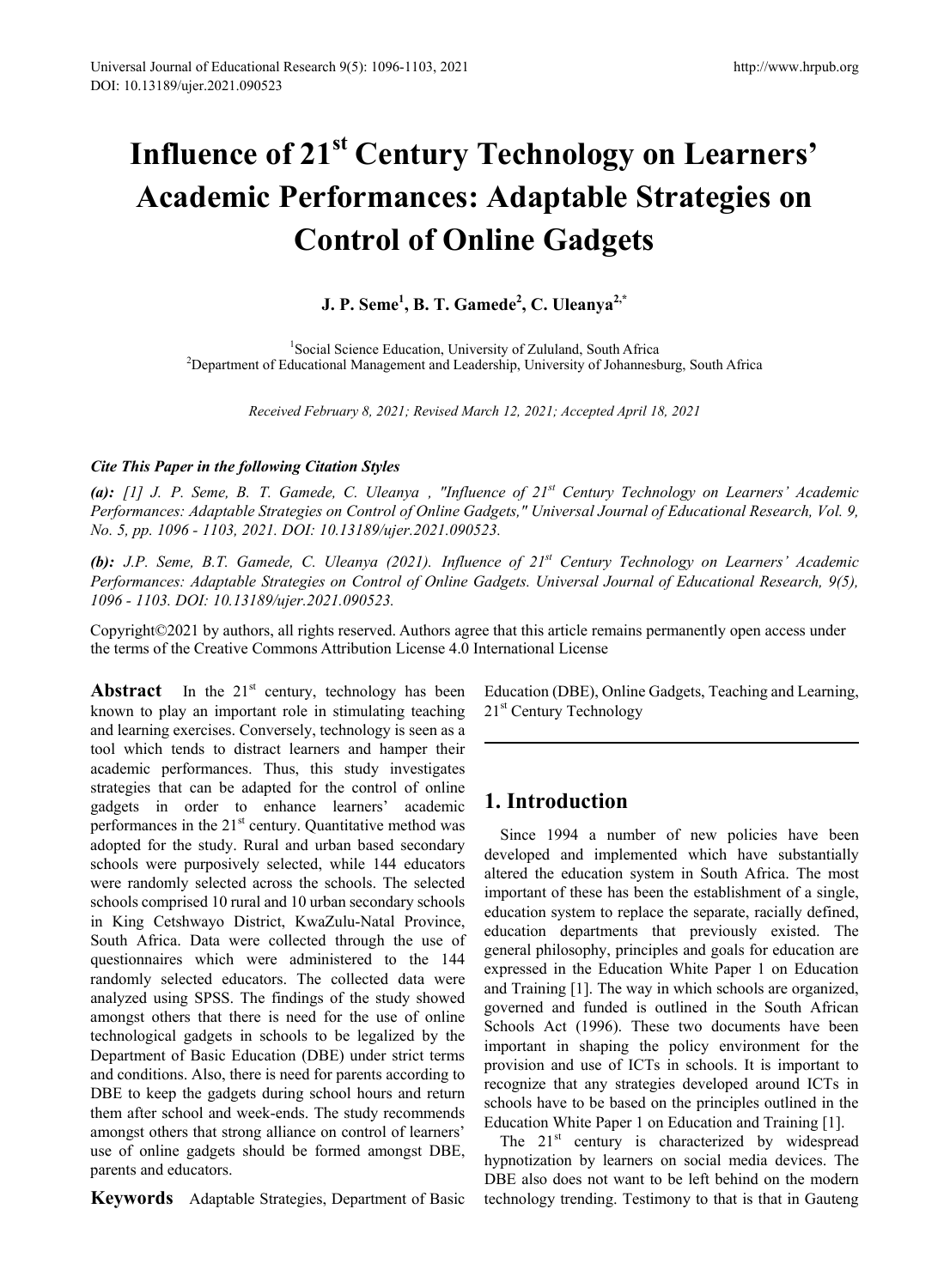in recent years there has been enormous transition towards on-line learning and on-line registration which has proven to be quite successful and other Provinces are in line to follow suit. The Province is distributing teaching and learning devices to schools so that effective teaching and learning is enforced through them (devices). Moreover, [2] opines that ICT should be categorized into sectorial needs such as education, health and tourism. Meanwhile, this is expected to be in alignment with guiding policies. Thus people are to be inquisitive to know the following about the policy:

- What does the national policy for information technology state about education?
- How adequate is the policy for the integration of ICT in the education system of the nation?

As for this study, these are fundamental questions that need to be responded to when formulating ICT policy by DBE. Once these questions are attended to then DBE may decide on the content which will be relevant to education issues which will alleviate socialization using devices. Ref. [3] explain that though the education system of Nigeria has made provision for the policy on ICT, it does not address educational matters specifically. In a situation like this the software of the devices is likely to be `contaminated' with the out of classroom material. Ref. [2] looked into what [4] state about policy as a tool for addressing challenges in teaching and learning and as change agent which they say are neglected. Students need not learn about computers only; ICT should be integrated for the development and management of teaching and learning in Nigerian schools. Teachers are indispensable for successful learning about ICT, and learning and teaching through ICT. Computer education introduced into the Nigerian secondary school since 1988 has largely been unsuccessful as a result of teachers' incompetence [2].

Extant literature has shown that teachers' ability and willingness to use ICT and integrate it into their teaching is largely dependent on the professional development they receive [2 and 5]. The Nigerian national IT policy is silent on teacher education and teachers' ICT professional development as envisaged by the review of [4]. Meanwhile, advanced countries have specific plans for ICT. For instance, in Britain the National Grid for learning initiatives, and the strategy for Education Technology, specifically addressed ICT issues in United Kingdom and Northern Ireland respectively [5].

Learning through ICT entails the development of nationally relevant context software for school use. The national policy does not recognize the need to create quality software. According to [4], a review of 28 key policy documents over 20 years in the United States puts forward seven key recommendations. The second emphasizes the creation of more high-quality content and software. The available software in Nigerian schools is imported with no local content. The policy document does

not address this issue. Despite the fact that Nigeria came late into the ICT world, the adoption of the Nigerian national policy for information technology in 2001 is the right step in ICT application in every sector of the nation's life. Ref. [2] concludes by stating that the document is designed to ensure that Nigeria as a nation recognizes the strategic importance of ICT for national development. Successful application in every sector can only be assured through adequate coverage of needed areas. Identified gaps should be filled through the involvement of important stakeholders in education.

Bringing this to South African scenario, there is glaring evidence that there is a strong need for DBE to come up with ICT policy which will accommodate not only education aligned content but also skilling of teachers on ICT related contents. The researcher agrees with [2] that it is the responsibility of the stakeholders to ensure vital gaps are covered in the ICT policy, those gaps, according to this study will accommodate content of the software being decided by the DBE.

Policy makers must look at the effects of policies on different sectors of the population, and not gallop into a policy just because it is the current fashion [6]. Various governments have produced policies that address the use of ICTs in schools. Many of these form part of over-arching policies and aim to articulate the efforts of different groupings towards development. Meanwhile, all that governments and parliaments do is to react to policies that are established in the international area. The researcher strongly supports the opinion of ICT policy that is all-embracing in terms of relevant educational content and skilling of teachers on proper integration of ICT in the classroom.

#### **ICT Policies in schools**

Of the many policy texts dealing with ICTs, the most comprehensive and thought provoking one is the Technology Enhanced Learning Investigation (TELI) commissioned by the Department of Education in 1995.The report has many productive suggestions for promoting technology enhanced learning in schools including information literacy courses, an information clearing house, and a learning site on the World Wide Web. Perhaps the most significant aspect of the TELI investigation is the emphasis (captured in the title) that technology is a means for improving education and not an end in itself. In other words, technology is a tool for learning if carefully deployed and is an aid to improving teaching.

Additionally, according to [7], policies are crucial for providing quality education for learners at various levels. In the context of this study, it implies that policies are to be put in place to accommodate educational establishment which enables the provision of viable professional tools. The relevance of the above to distance education is that any distance education program for teachers operates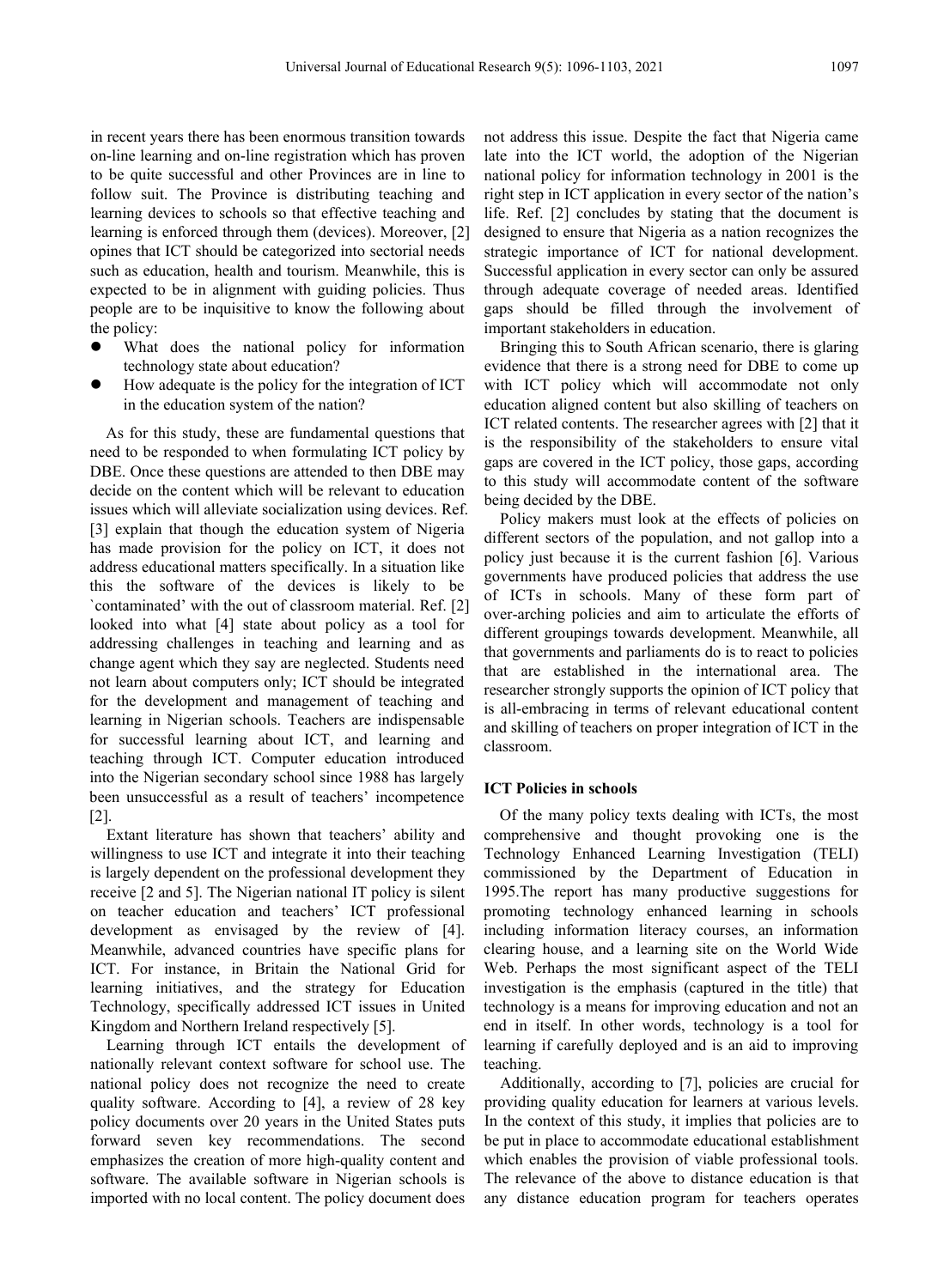within a particular policy environment and is shaped by it. This means that there is a need for provision of ICT policy that will guide teachers in their teaching duties being assisted by these  $21<sup>st</sup>$  century technological gadgets. Researchers have found that for ICT to be properly implemented, teacher`s involvement is crucial. With regard to ICT‐related CPD policies and practices, a gap was found to exist between teachers' perceptions of their needs and current policies in the provision of CPD opportunities. Management staff claimed they had provided enough, varied kinds of opportunities for ICT‐ related CPD and that teachers had opportunities to be involved in related policy decisions. However, teachers only perceived limited ICT training opportunities, in which deficiencies existed, such as (1) a concentration on technical (basic ICT skills) rather than pedagogic (ICT– pedagogy integration skills); (2) a lack of individualized CPD models. Meanwhile [8] hold the view that teachers are expected to have needs‐based training with more flexible training structures tailored to each teacher's needs for ICT CPD. The approach being taken to CPD had not met the needs of most teachers, partly because of their differentiated needs, partly because of the methods used.

## **2. Methodology**

This research adopted the ideology of positivism paradigm. Quantitative method was employed for the study; hence, data were collected through the use of questionnaire. Ref. [9 and 10] state that quantitative method can be adopted for data collection in a study through the use of questionnaire. The sample of the study comprised rural and urban secondary schools. Purposive and random sampling techniques were adopted for the study. For instance, the secondary schools were purposively selected considering certain features which qualify them as being urban and rural schools respectively. Random sampling was used to select the respondents of the study. The study adopted 10 rural and 10 urban based secondary schools in King Cetshwayo district. The respondents in the study comprised 144 secondary school educators from across the 20 selected secondary schools in King Cetshwayo District. This implies that 72 educators were selected from each category of school: urban and rural. Data was collected through the use of questionnaire which was first piloted using samples who were not included in the original study. The pilot study was conducted in order to ensure the reliability and validity of the instrument. This is supported by [9, 10] who hold the view that participants of a pilot study are not to be included in the actual study. The questionnaire comprised 2 sections. Section A was targeted at collecting biographic data of the respondents, while Section B was targeted at collecting information on adaptable strategies on control of learners' online gadgets which is the focus

of the study. Section B of the questionnaire adopted the 5 Likert scale form of Most Undesirable, Undesirable, Uncertain, Desirable and Most Desirable. Data were analysed using Statistical Package for the Social Science (SPSS) 2015 version. This seemed to be relevant as it helped data collected to be analysed into descriptive and inferential statistics.

## **3. Results and Discussions of Findings**

Demographic information of respondents

Respondents' demographic information was as presented below:

#### **Gender**

In this study, the majority of the respondents who participated were males. The distribution of participants' gender in this study is shown in Figure 1. It can be seen that 51% of the respondents were males while 49% were females.



**Figure 1**. Gender



**Figure 2.** Age

The ages of respondents were categorised into nine categories. The age distribution of participants is shown in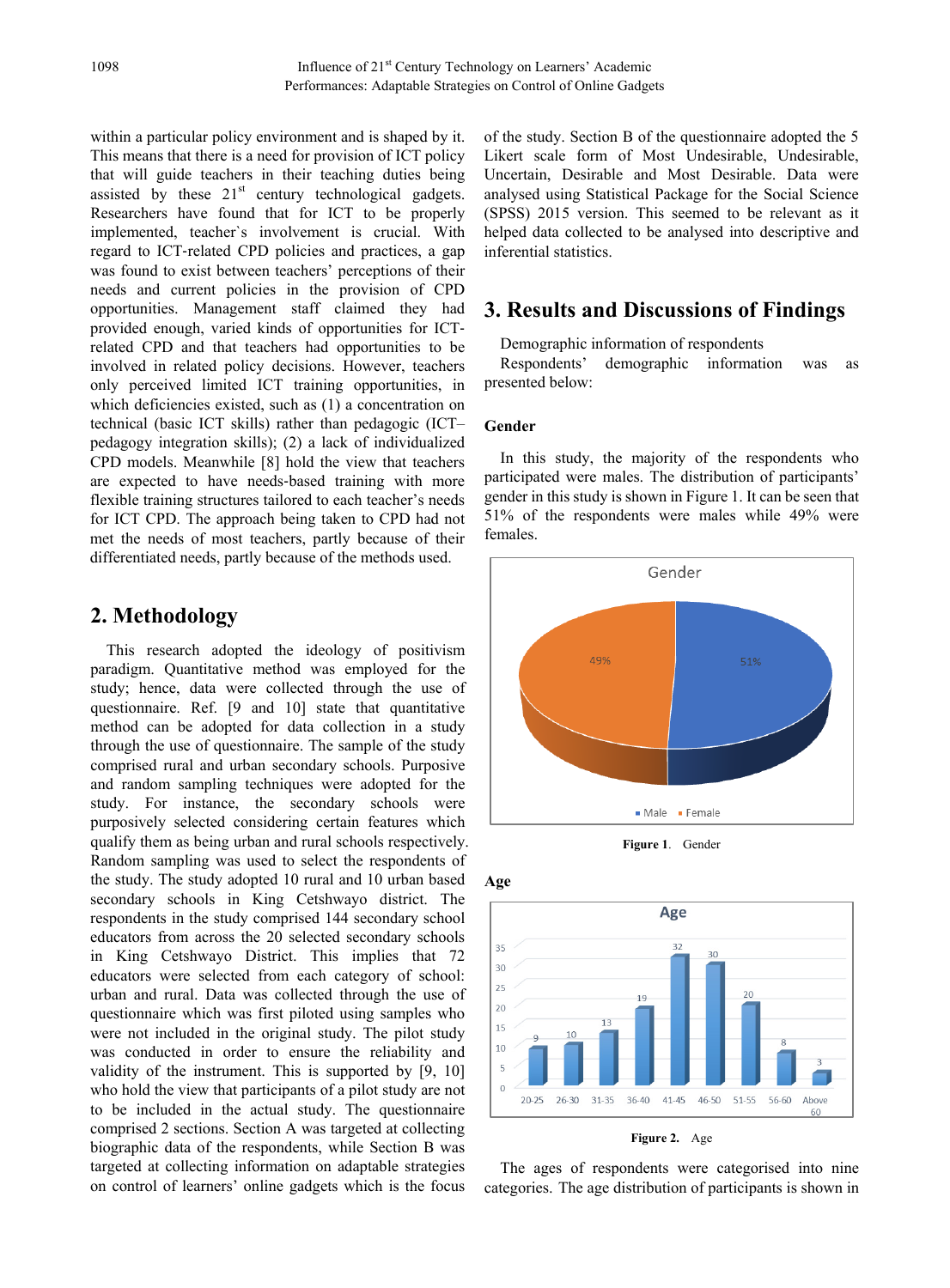Figure 2. The smallest group was 20 to 25 years of age and the oldest being over 60 years of age. Nine respondents were between 20 to 25 years of age. The respondents who were between 26 and 30 years old were 10. Of the 144 respondents, 13 were between 31 and 35 years old. Respondents who were between 36 and 40 years old were 19. The age categories which had the highest respondents of 32 were 41 to 45 years old. About 30 respondents were between 46 and 50 years old. It can be seen that 20 respondents were between 51 and 55 years of age. Eight respondents were between 56 to 60 years old. The number of respondents who were above 60 years of age was three.

#### **Academic qualification**

**Table 1.** Academic qualification (N=144)

| Academic<br>qualification                  | Frequency | Percent | Cumulative<br>Percent |
|--------------------------------------------|-----------|---------|-----------------------|
| Matric                                     | 5         | 3.5     | 3.5                   |
| Diploma                                    | 14        | 9.7     | 13.2                  |
| Bachelor's Degree                          | 47        | 32.6    | 45.8                  |
| Professional Degree                        | 9         | 6.3     | 52.1                  |
| Degree and teacher's<br>certificate (PGCE) | 17        | 11.8    | 63.9                  |
| <b>Honors</b>                              | 49        | 34      | 97.9                  |
| Masters and above                          | 3         | 2.1     | 100                   |

Table 1 shows that 3.5% of the respondents hold Matriculation certificate, 9,7% hold Diplomas, 32.6% hold Bachelor's Degree, 6.3% hold Professional degree,11.8%hold both Degree and teacher's certificate (PGCE), 34% hold Honours degree while2.1% possess Master's degree.

#### **Years of Experience**

**Table 2.** Years of experience (N=144)

| Years of<br>Experience | Frequency | Percent | Cumulative<br>Percent |
|------------------------|-----------|---------|-----------------------|
| $1 - 5$                | 18        | 12.5    | 12.5                  |
| $6 - 10$               | 21        | 14.6    | 27.1                  |
| $11 - 15$              | 19        | 13.2    | 40.3                  |
| $16 - 20$              | 37        | 25.7    | 66                    |
| $21 - 25$              | 24        | 16.7    | 82.6                  |
| $26 - 30$              | 16        | 11.1    | 93.7                  |
| Above                  | 9         | 6.3     | 100                   |

Table.2 shows that 12.5% of the respondents had between 1 to 5 years of experience, 14.6% had 6 to 10 years' experience, while 13.2% had 11 to 15 years of experience. Additionally, 25.7% of the respondents had between 16 to 20 years of experience, while 16.7% had 21 to 25 years of experience, 11.1% had 26 to 30 years of experience and 6.3%had above 30 years of experience.

The results of the analysed data on the strategies that DBE can be used to control abuse of online gadgets by

learners are presented following different headings.

To find the strategies that DBE can be used to control abuse of online gadgets by learners, this research requested respondents to answer 10 questions. The results of respondents are presented in the following subsections.

#### **DBE should legalize the use of technological gadgets in schools but under strict terms and conditions**

The respondents were asked to highlight their views on whether the DBE should legalize the use of technological gadgets in schools but under strict terms and conditions. The results are as presented in Table 3.

**Table 3**. Legalizing of technological gadgets under strict terms and conditions by DBE is a control mechanism  $(N = 144)$ 

|                     | Frequency | Percent | Cumulative<br>percent |
|---------------------|-----------|---------|-----------------------|
| Most<br>undesirable | 4.0       | 2.8     | 2.8                   |
| Undesirable         | 0.0       | 0.0     | 2.8                   |
| Uncertain           | 10.0      | 6.9     | 9.7                   |
| Desirable           | 15.0      | 10.4    | 20.1                  |
| Most<br>desirable   | 115.0     | 79.9    | 100.0                 |

Table 3 shows that while 2.8% of the respondents disagreed that the legalization of technological gadgets in schools under strict terms and conditions by DBE is a control mechanism, 6.9% were uncertain and 90.3% agreed. The result implies that the majority of the respondents believe that the DBE should legalize the use of technological gadgets in schools under strict terms and conditions. This finding contradicts the finding of the work of [11] which suggests that learners easily lose focus if online technological gadgets are legalized in schools under strict terms and conditions by DBE as a control mechanism. The finding however, corroborates the works of [12 as well as 13] who hold the view that the delivery of instruction with the use of the computer plays two important roles: Computer Assisted Instruction (CAI) and Computer Managed Instruction (CMI). This implies that the use of Computer Assisted Instruction (CAI) and Computer Managed Instruction (CMI) will aid the legalization of online technological gadgets for learners in schools by DBE as a control mechanism. In this regard, learners would be able to learn using their online gadgets while remaining focus, knowing that they are easily monitored. Meanwhile, CAI is an interactive instructional technique where computer is used to present the instructional material and monitor the learning that takes place. It employs the use of text, graphics, sound and video in making learning exercise possible. On the other hand, CMI is an instructional strategy whereby computer is used to make available learning objectives, learning resources, and assessment of learners' performances. It assists the educator in instructional management without actually having to do the teaching.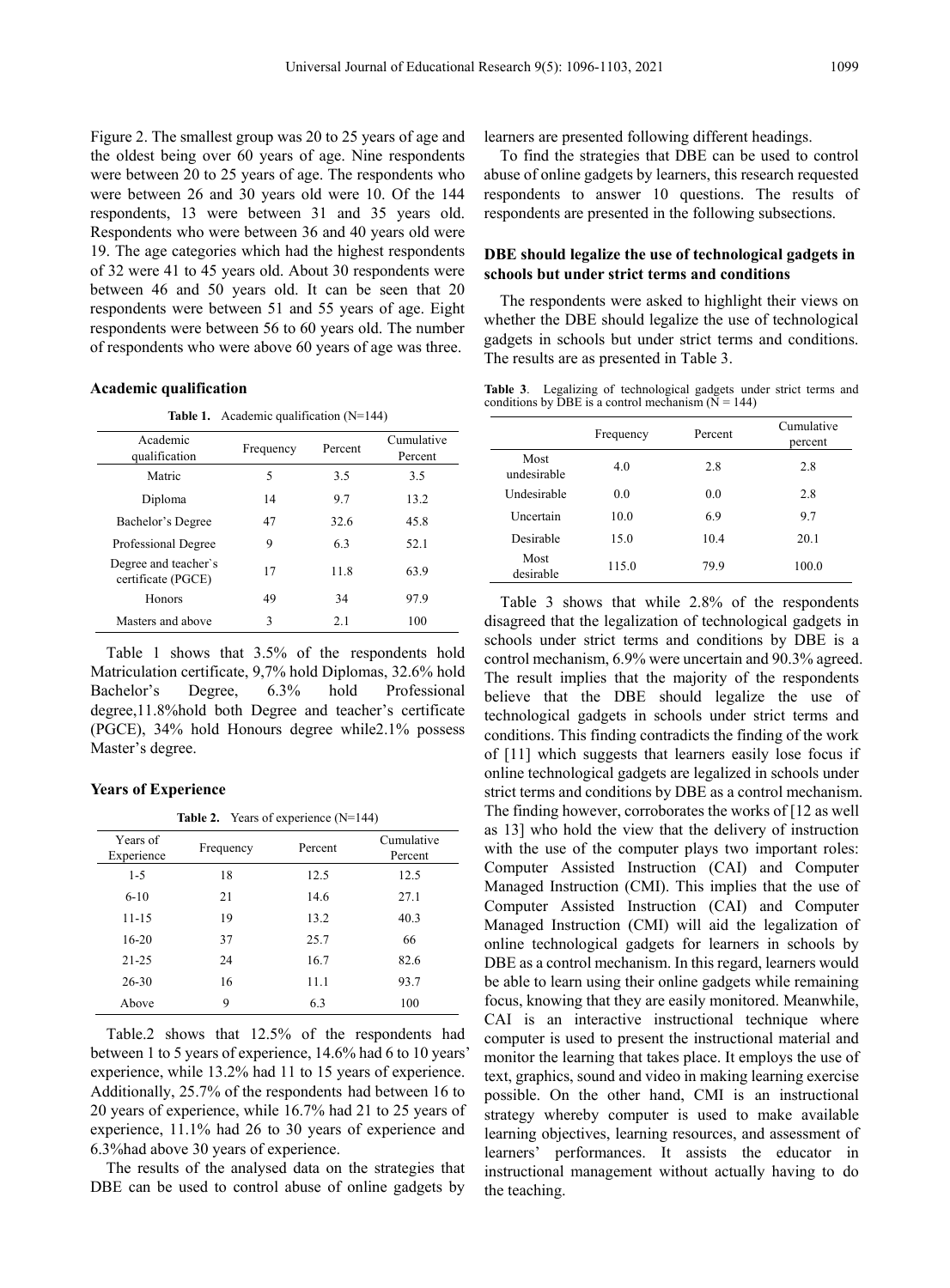#### **Parents, according to DBE need to keep the gadgets during school hours and return them after school and week-ends**

**Table 4.** Parents should keep the gadgets during school hours ( $N = 144$ )

|                     | Frequency | Percent | Cumulative<br>percent |
|---------------------|-----------|---------|-----------------------|
| Most<br>undesirable | 7.0       | 4.9     | 4.9                   |
| Undesirable         | 12.0      | 8.3     | 13.2                  |
| Uncertain           | 32.0      | 22.2    | 35.4                  |
| Desirable           | 41.0      | 28.5    | 63.9                  |
| Most desirable      | 52.0      | 36.1    | 100.0                 |

The results presented in Table 4 show that about 13.2% of the respondents view the idea that parents need to keep the gadgets during school hours and return them after school and week-ends as undesirable, 22.2% were uncertain while 64.6% agreed. The results indicate that majority of the respondents believe that parents need to keep the gadgets during school hours and return them after school and week-ends. This implies that parents are to be held to task in assisting to control learners' online gadget use. This finding agrees with the works of [14 and 15] who opine that parents have roles to play in ensuring that their children are well monitored in their use of online gadgets.

## **District officials should regularly monitor the use of learners' gadgets to ensure their academic compliance**

The respondents were also asked to give their perceptions on the idea that the District officials should regularly monitor the use of learners' gadgets to ensure their academic compliance. The results are tabulated in Table 5.

**Table 5.** District officials should regularly monitor the use of gadgets (N  $= 144$ )

|                     | Frequency | Percent | Cumulative<br>percent |
|---------------------|-----------|---------|-----------------------|
| Most<br>undesirable | 5.0       | 3.5     | 3.5                   |
| Undesirable         | 6.0       | 4.2     | 7.6                   |
| Uncertain           | 40.0      | 27.8    | 35.4                  |
| Desirable           | 50.0      | 34.7    | 70.1                  |
| Most desirable      | 43.0      | 29.9    | 100.0                 |

The result in table 5 shows that 7.6% of the respondents consider the idea of District officials regularly monitoring the use of gadgets to ensure their academic compliance as undesirable. Meanwhile, 27.8% of respondents were uncertain and 64.6% perceive the idea as desirable. This implies that most respondents believe that it is a good idea for the District officials to regularly monitor the gadgets to ensure their academic compliance. This finding corroborates the submission of [17] who posits that district officers play pivot roles in ensuring quality education.

Thus, involving in the monitoring of learners' online gadget use which can be contributory to quality education can be considered as being crucial. The aspect of monitoring is so significant in the teaching and learning process, it is for that reason that Bush [26] posits that the purpose of schooling is to promote teaching and learning. Like any other formal classroom activity, teaching and learning must be monitored in order to obtain feedback on its specific impacts on learning. Education is conducted through teaching, learning and assessment [27]. These aspects are effectively implemented when constant monitoring takes place. Monitoring of teaching and learning is regarded as a significant leadership aspect of locating weaknesses within the process in order to improve instruction and learner performance [26, 28].

#### **DBE should enforce on-line curriculum content for easy access to learners**

**Table 6.** DBE should enforce on-line curriculum content  $(N = 144)$ 

|                     | Frequency | Percent | Cumulative<br>percent |
|---------------------|-----------|---------|-----------------------|
| Most<br>undesirable | 4.0       | 2.8     | 2.8                   |
| Undesirable         | 9.0       | 6.3     | 9.0                   |
| Uncertain           | 12.0      | 8.3     | 17.4                  |
| Desirable           | 25.0      | 17.4    | 34.7                  |
| Most<br>desirable   | 94.0      | 65.3    | 100.0                 |

The result in table 6 shows that while 9% of the respondents perceive the idea that DBE should enforce on-line curriculum content for easy access to learners as undesirable, 8.3% were uncertain, and majority (82.6%) agreed that it is desirable. This finding agrees with Anderson [29] who posits that the 21st century era demands that ICT be incorporated in teaching and learning because it has a variety of benefits for both learners and educators, among other things, Information and Communication Technologies (ICTs) have impacted greatly on teaching, learning, research, and school management in a number of ways. They are electronic technologies used for accessing, processing, gathering, manipulating and presenting or communicating information. It encompasses software, hardware, and even the connectivity.

## **Gadgets to be confiscated during teaching and learning times and be returned after school**

There respondents were also asked if they think that gadgets should be confiscated during teaching and learning times and be returned after school. The results are shown in Table 7.

The results in Table 7 show that 20.8% of the respondents believe that it is undesirable for gadgets to be confiscated during teaching and learning times and be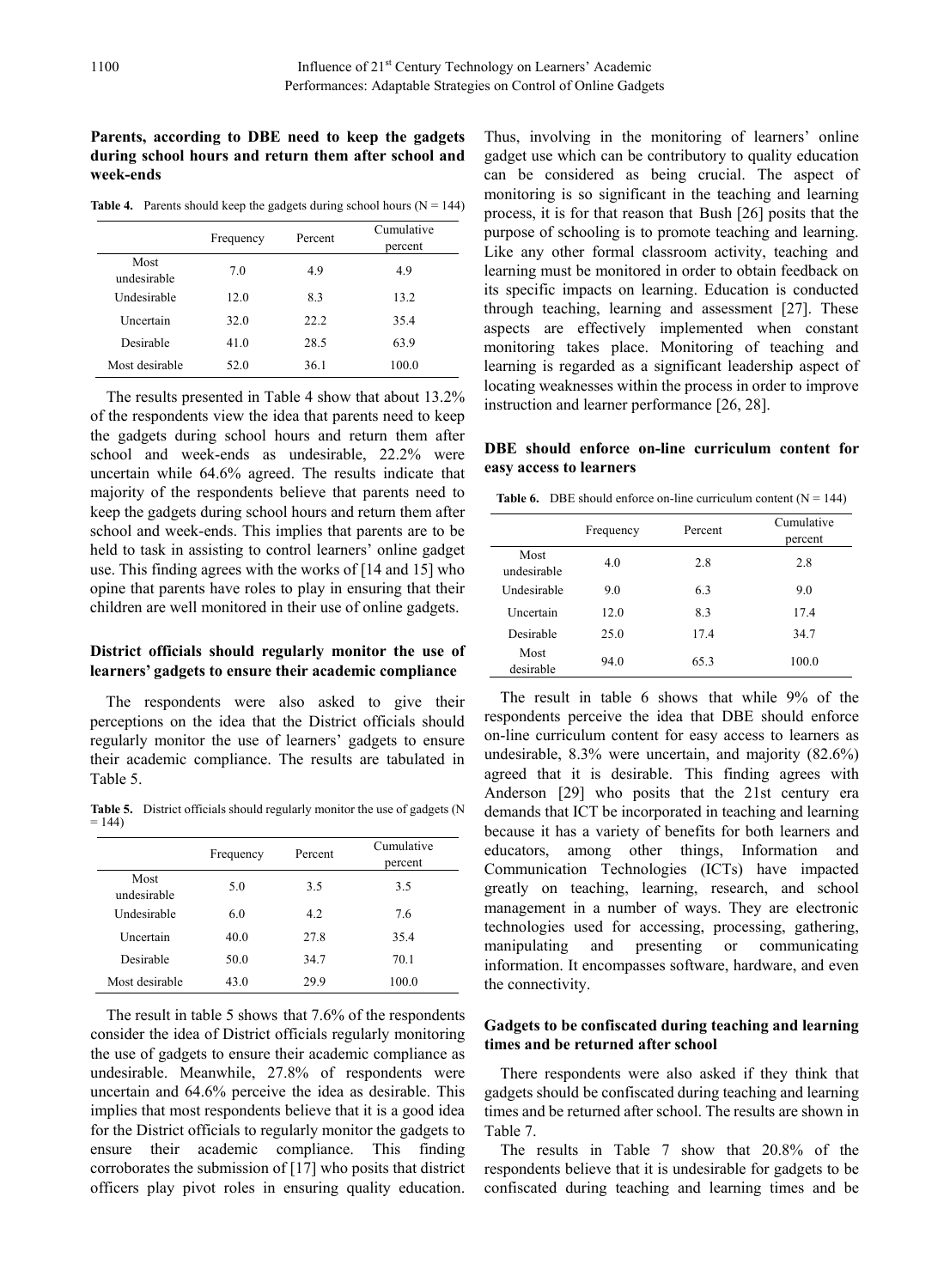returned after school. Meanwhile, 28.5% of the respondents were uncertain and 50.7% agreed that it is desirable for the gadgets to be confiscated during teaching and learning times and be returned after school. The results show mixed perception from the respondents. This finding imperatively supports the work of [18] who holds the view that learners' gadgets as well as social media pose distraction for them. This implies that learners' gadgets are to be confiscated during teaching and learning activities to avoid all forms of distractions. Conversely, the finding of the work of [19] supports learners' use of gadgets, especially following the advent of the Fourth Industrial Revolution (4IR) era.

**Table 7.** Gadgets should be confiscated during teaching and learning times  $(N = 144)$ 

|                     | Frequency | Percent | Cumulative<br>percent |
|---------------------|-----------|---------|-----------------------|
| Most<br>undesirable | 12.0      | 8.3     | 8.3                   |
| Undesirable         | 18.0      | 12.5    | 20.8                  |
| Uncertain           | 41.0      | 28.5    | 49.3                  |
| Desirable           | 38.0      | 26.4    | 75.7                  |
| Most<br>desirable   | 35.0      | 24.3    | 100.0                 |

**ICT should be compulsory in all schools to enhance teaching and learning for improved learner academic performance**

**Table 8**. ICT should be compulsory  $(N = 144)$ 

|                  | Frequency | Percent | Cumulative<br>percent |
|------------------|-----------|---------|-----------------------|
| Most undesirable | 4.0       | 2.8     | 2.8                   |
| Undesirable      | 2.0       | 1.4     | 4.2                   |
| Uncertain        | 16.0      | 11.1    | 15.3                  |
| Desirable        | 27.0      | 18.8    | 34.0                  |
| Most desirable   | 95.0      | 66.0    | 100.0                 |

The questionnaire also requested the respondents to respond to the idea that ICT should be compulsory in all schools to enhance teaching and learning for improved learner academic performance. The results in Table 8 show that only 4.2% perceive the idea that ICT should be compulsory in all schools to enhance teaching and learning for improved learner academic performance. About 11.1% of the respondents were uncertain while 84.7% perceive the idea that ICT should be compulsory in all schools to enhance teaching and learning for improved learner academic performance as desirable. The results indicate that majority of the respondents supported the idea that ICT should be compulsory in all schools to enhance teaching and learning for improved learner academic performance. The finding corroborates the works of[20 and21] which show that even at primary schools, ICT related subjects are to be made compulsory for learners.

**A control register for learners possessing gadgets should be enforced by schools for easy control**

|  | <b>Table 9.</b> Control register for learners possessing gadgets $(N = 144)$ |  |  |
|--|------------------------------------------------------------------------------|--|--|
|--|------------------------------------------------------------------------------|--|--|

|                     | Frequency | Percent | Cumulative<br>percent |
|---------------------|-----------|---------|-----------------------|
| Most<br>undesirable | 7.0       | 4.9     | 4.9                   |
| Undesirable         | 16.0      | 11.1    | 16.0                  |
| Uncertain           | 30.0      | 20.8    | 36.8                  |
| Desirable           | 35.0      | 24.3    | 61.1                  |
| Most<br>desirable   | 56.0      | 38.9    | 100.0                 |

Table 9 shows that 16% of the respondents think that it is undesirable for a control register for learners possessing gadgets to be enforced by schools for easy control, 20.8% were uncertain, while 63.2% perceive the idea as desirable. These results imply that the majority of the respondents believe that a control register for learners possessing gadgets should be enforced by schools for easy control. Regarding the aspect of whether a control register should be in place for learners who own gadgets, there were arguments where some felt that learners who use longhand for note taking comprehend better [30]. Others were of the view that those who use their laptops to take notes will have more within a short space of time [31].

**DBE should ensure that Wi-Fi infrastructure is adequately available for learners to access information easily**

**Table 10.** DBE should ensure that Wi-Fi infrastructure is adequately available for learners (N = 144)

|                  | Frequency | Percent | Cumulative<br>percent |
|------------------|-----------|---------|-----------------------|
| Most undesirable | 4.0       | 2.8     | 2.8                   |
| Undesirable      | 1.0       | 0.7     | 3.5                   |
| Uncertain        | 14.0      | 9.7     | 13.2                  |
| Desirable        | 13.0      | 9.0     | 22.2                  |
| Most desirable   | 112.0     | 77.8    | 100.0                 |

The results in Table 10 show that while 3.5% of the respondents think that DBE should not ensure that Wi-Fi infrastructure is adequately available for learners to access information easily, 9.7% were uncertain and 86.8% consider it desirable. The majority of the respondents were for the idea that the DBE should ensure that Wi-Fi infrastructure is adequately available for learners to access information easily. This finding agrees with the work of [22] who opine that ICT infrastructure are critical to the successful uptake of ICTs in the classroom.

#### **DBE should ensure parents allow teachers to monitor and control gadget usage by learners in schools**

The results presented in Table 11 show that that while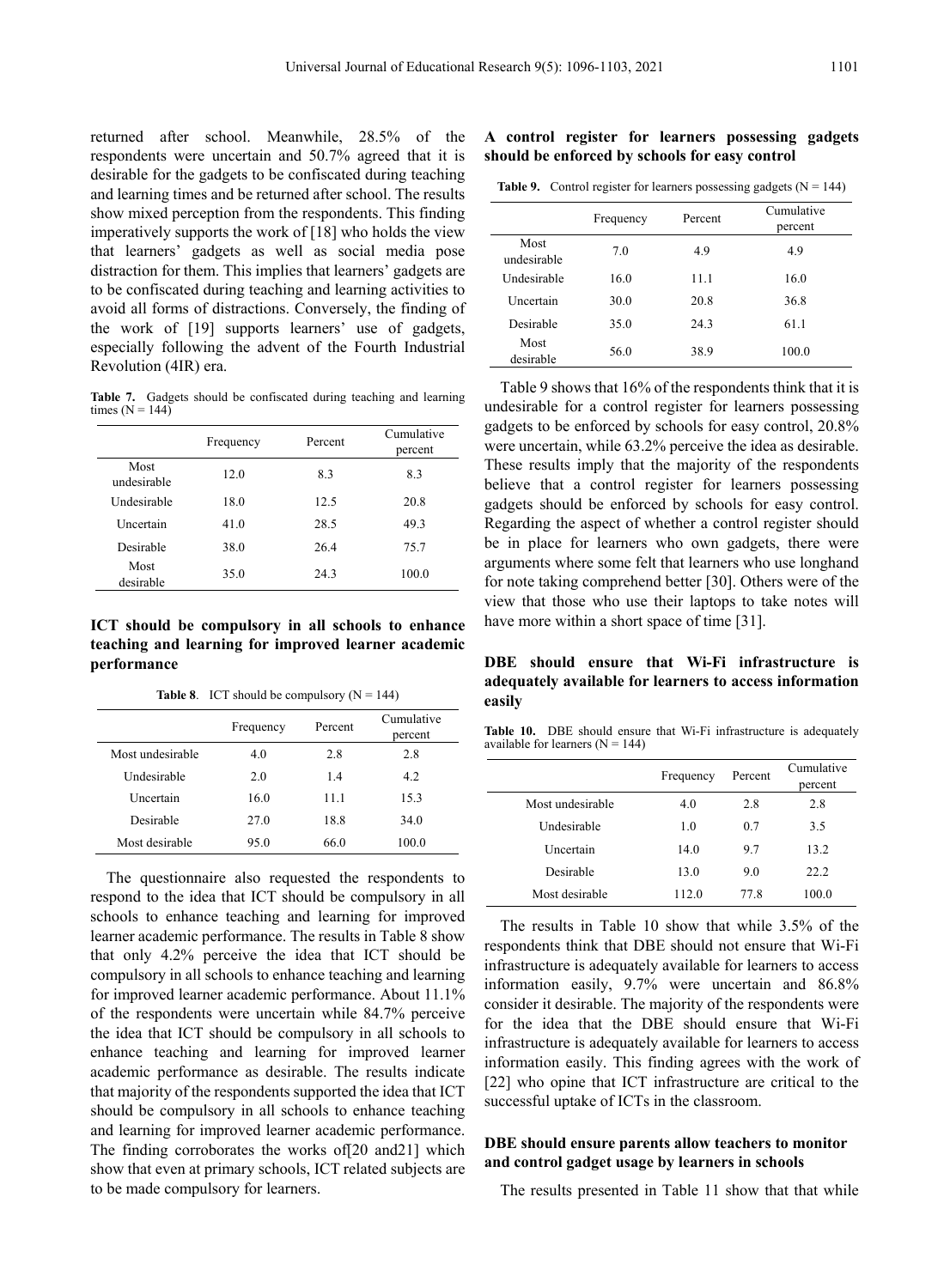4.2% of the respondents think that parents should not allow teachers to monitor and control gadget usage by learners in schools, 14.6% were uncertain. Meanwhile, 81.2% of the respondents agreed that the DBE should ensure parents allow teachers to monitor and control gadget usage by learners in schools. This finding corroborates the work of[14 and 15] who hold the view that monitoring learners in their use of gadget is essential. Meanwhile [16] opines that parent involvement in assisting in monitoring learners use of gadget is crucial.

**Table 11**. Parents should allow teachers to monitor gadget usage  $(N =$ 144)

|                     | Frequency | Percent | Cumulative<br>percent |
|---------------------|-----------|---------|-----------------------|
| Most<br>undesirable | 6.0       | 4.2     | 4.2                   |
| Undesirable         | 0.0       | 0.0     | 4.2                   |
| <b>Uncertain</b>    | 21.0      | 14.6    | 18.8                  |
| Desirable           | 57.0      | 39.6    | 58.3                  |
| Most<br>desirable   | 60.0      | 41.7    | 100.0                 |

**All DBE structures (including circuit offices) should ensure that learners' gadgets are downloaded with curriculum related content for every learner to access information**

**Table 12**. DBE structures should ensure that curriculum related material is downloaded  $(N = 144)$ 

|                  | Frequency | Percent | Cumulative<br>percent |
|------------------|-----------|---------|-----------------------|
| Most undesirable | 3.0       | 2.1     | 2.1                   |
| Undesirable      | 4.0       | 2.8     | 4.9                   |
| Uncertain        | 2.0       | 1.4     | 6.3                   |
| Desirable        | 25.0      | 17.4    | 23.6                  |
| Most desirable   | 110.0     | 76.4    | 100.0                 |

The results in Table 12 show that 4.9% of the respondents perceive that it is undesirable for all DBE structures (including circuit offices) to ensure that learners' gadgets are downloaded with curriculum related content for every learner to access information as undesirable, while 1.4% were uncertain. Meanwhile, 93.3% believed that all DBE structures (including circuit offices) should ensure that learners' gadgets are downloaded with curriculum related content for every learner to access information. These results imply that the majority of the respondents support the idea that all DBE structures (including circuit offices) should ensure that learners' gadgets are downloaded with curriculum related content for every learner to access information. This finding is corroborated by findings following reviews of the works of [23, 24 as well as 25] who hold the view that learners' gadgets are downloaded with curriculum related content.

## **4. Conclusion and Recommendations**

The study explored the strategies that are adaptable for the control of online gadgets as 21st Century Technology which influences learners' academic performances. The findings of the study show that online gadgets are important and useful for learners and influence their academic performances. The findings amongst others show that the Department of Basic Education (DBE), parents, educators, amongst others have different roles in ensuring that learners' online gadgets are duly controlled in order to ensure that the desired aims of such are achieved. For instance, the study finding showed the need for ICT subjects to be made compulsory for all learners in the school, learners can be assisted by ensuring that their gadgets are confiscated during teaching and learning activities. Additionally, while parents are to allow teachers to monitor learners' online gadget usage, the DBE structures are to ensure that curriculum related material is downloaded on such gadgets. Conversely, Wi-Fi infrastructure is needed in schools, and control registers for learners possessing online gadgets are to be made available. Sequel to the findings of the study, the following recommendations are made:

 Strong alliance on the control of learners' use of online gadgets should be formed amongst DBE, parents and educators. This will enable the enforcement of strict measures towards ensuring that learners use their online gadgets for the purpose for which they are meant to serve and at the appropriate time. This can be done through the formation of a committee that will comprise members of DBE, parents and educators. The committee should be saddled with the responsibility of establishing measures capable of encouraging learners to only use their online gadgets as and when due, and for the appropriate purpose.

## **REFERENCES**

- [1] Education White Paper 1 on Education and Training (1995). Available at: https://www.thutong.doe.gov.za/inclusiveeduc ation/Policy/HistoryofPolicyDevelopment/tabid/3264/Defa ult.aspx. Accessed 26 January, 2021
- [2] M.O. Yusuf. Information and communication technology and education: Analysing the Nigerian national policy for information technology. International education journal, Vol.6, No.3, 316-321, https://www.learntechlib.org/p/1034 96/.
- [3] C. Cloke, S. Sharif. Why use information and communications technology? Some theoretical and practical issues. Journal of Information Technology for Teacher Education, Vol.10, No.1-2, 7-18, https://doi.org/10.1080/14 759390100200099.